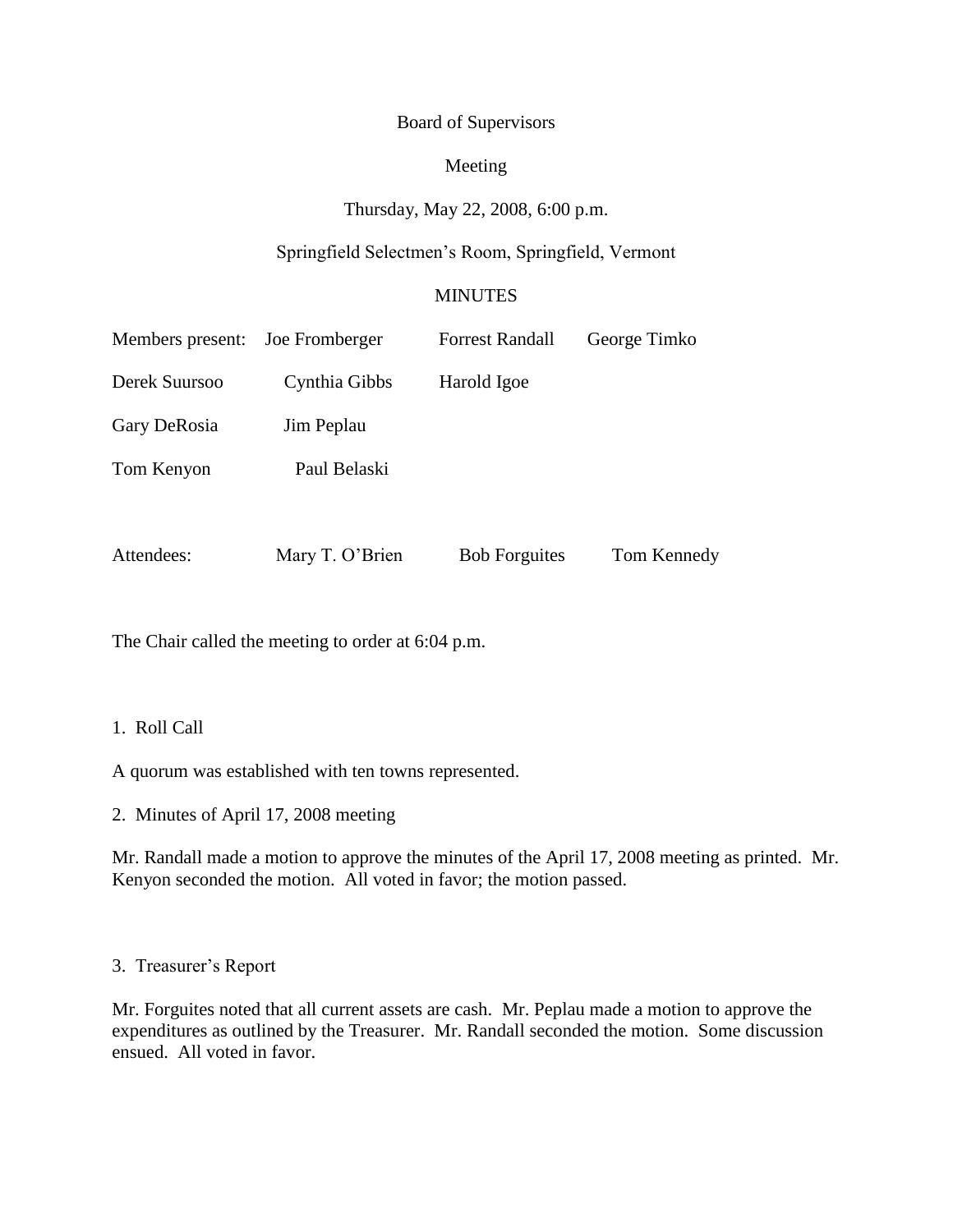4. Update on the NH/VT Project

Mr. Forguites explained the Project's current financials that he'd outlined on the chalkboard as follows:

\$957,142.71

57,142.71 set aside for bills

\$900,000.00

\$508,500.00 (56.5%) to NH District

\$391,500.00 (43.5%) to VT District

\$57,142.71

-27,500.00 to City of Claremont for settlement of lawsuit

- 210.00 for VT District telephone service for six months
- 485.60 to NKMS for Jeff Meyers's legal work

\$28,947.11 to be split between NH District (56.5%) and VT District (43.5%)

The Project's checking account will be closed at the end of May. The VT District's monies will be invested by Mr. Forguites.

5. Review and Approval of FY09 Draft Work Program and Budget

Mr. Suursoo made a motion to approve the proposed District Work Program for FY09 (July 1, 2008-June 30, 2009) as printed. Mr. Randall seconded the motion. Discussion ensued. All voted in favor of the motion.

Mr. Forguites explained some details of the proposed FY09 Budget. Mr. Peplau made a motion to accept the FY09 Budget of \$183,150.00 as proposed. Mr. Suursoo seconded the motion. Discussion ensued. All voted in favor of the motion.

Mr. Fromberger directed Mr. Kennedy to work with Steve Ankuda, Esq. to produce the wording for a resolution specifically stating how the District's invested reserve fund could be accessed.